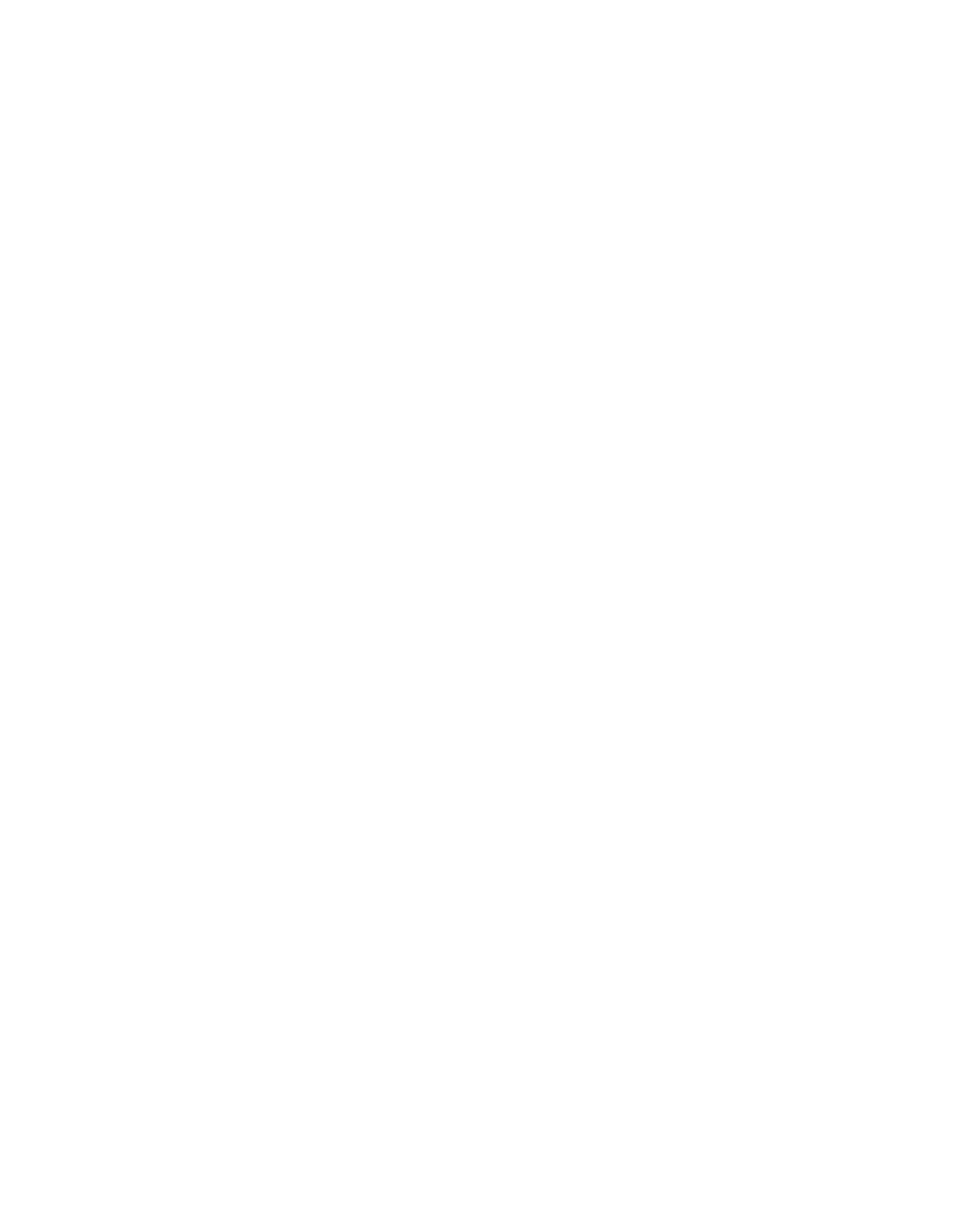#### **LEHMAN, Chief Justice.**

[¶1] Appellant MJS appeals from the order the trial court entered after it found MJS guilty of attempted shoplifting.

[**[**[2] We affirm.

#### *ISSUES*

[¶3] MJS presents two issues for our consideration:

[1] Whether the district court erred when it found Appellant to have committed the crime of attempted shoplifting, when the prosecution had not particularly and specifically charged Appellant with attempted shoplifting, nor had asked the court to amend the juvenile petition alleging delinquent act?

[2] Whether the district court erred when it, *sua sponte*, found that appellant had committed the offense of attempted shoplifting, an offense that had not been alleged in the juvenile petition, as said *sua sponte* finding amounts to an amendment to the juvenile petition, in obvious violation of the separation of powers doctrine stated in Wyo. Const. art. 2, § 1?

## *FACTS*

[¶4] MJS and three of her friends were "cruising around town" on February 14, 1999, in Newcastle, Wyoming. One of the girls needed to find a telephone to check in with her parents. The friends decided they would go to a local convenience store and use the telephone. On the way, MJS and one of the other girls hatched a plan where MJS's friend would try to distract the store clerk so that MJS could steal a pack of cigarettes.

[¶5] When they arrived at the convenience store, three of the girls entered. One called her mother on the telephone, and another proceeded to the restroom in the back of the store. The girl in the restroom summoned the clerk by telling her that the toilet was overflowing. While the clerk was busy checking out this subterfuge, MJS took a pack of cigarettes. As she did so, however, she noticed that someone had arrived in the parking lot and had seen her take the cigarettes. This encouraged MJS to put the cigarettes back and to leave the store. The customer who witnessed MJS take the cigarettes informed the clerk who called the police. The State subsequently filed a Juvenile Petition Alleging a Delinquent Act, asserting that MJS had shoplifted a pack of cigarettes.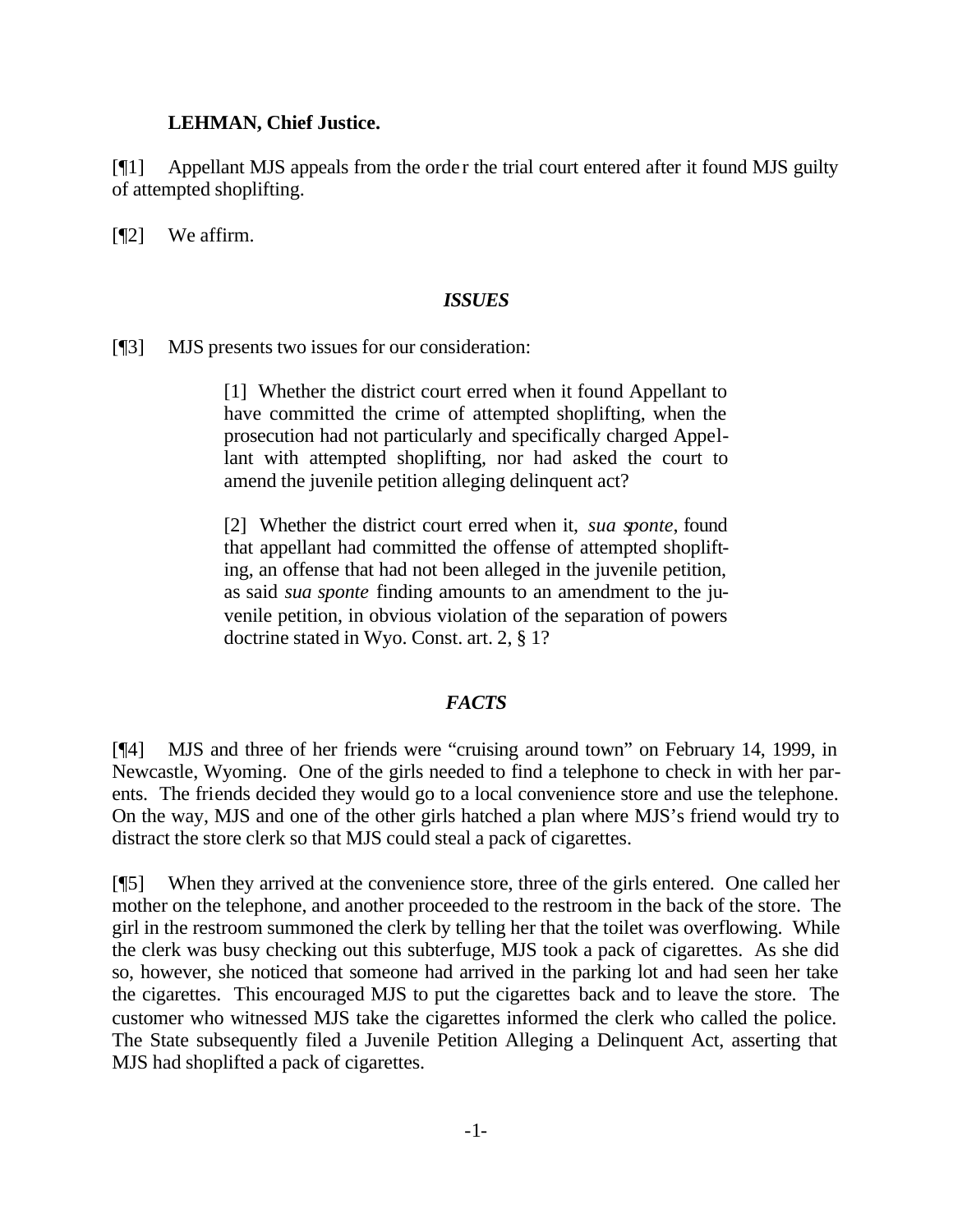[¶6] The case went before a judge in a bench trial. Although the trial court did not find MJS guilty of shoplifting, it did find her guilty of attempted shoplifting and adjudged her a delinquent child. MJS appeals from this decision.

#### *STANDARD OF REVIEW*

[¶7] The issue of whether the trial court's decision to convict MJS of the lesser-included offense was erroneous is a question of law. *Sindelar v. State,* 932 P.2d 730, 732 (Wyo. 1997).

> Conclusions of law made by the district court under Rule 52(a) are not binding upon this court and are reviewed de novo. *Shores* [*v. Lindsey*], 591 P.2d [895,] 900 [(Wyo. 1979)]. . . . "Findings of fact of the trial judge can also lose the insulation of the clearly erroneous standard if they are induced by an erroneous view of the law, *United States v. United States Gypsum Co.*, 333 U.S. at 394, 68 S.Ct. at 541; and *United States v. Richberg*, 398 F.2d 523 ( [5th Cir.] 1968), or contain factual and legal conclusions that reflect the application of an improper legal standard." *Shores*, 591 P.2d at 899-900.

*Cross v. Berg Lumber Co.*, 7 P.3d 922, 928 (Wyo. 2000) (quoting *Hopper v. All Pet Animal Clinic, Inc.*, 861 P.2d 531, 538-39 (Wyo. 1993)).

## *DISCUSSION*

[¶8] MJS limits her challenge to whether the trial court violated the separation of powers doctrine by *sua sponte* finding her guilty of attempted shoplifting when the juvenile petition did not include such a charge nor was ever amended to include such a charge. We will confine our discussion of the case accordingly.

[¶9] Wyoming's Rules of Criminal Procedure apply to juvenile proceedings to the extent that they are not inconsistent with Wyoming's Juvenile Court Act:

> (a) *Scope*.—Except as provided in Rule 54, these rules govern the procedures to be followed in all criminal proceedings in all Wyoming courts. When not inconsistent with the Juvenile Court Act, these rules shall also apply in delinquency proceedings. In the event that a procedure is not established by these rules, the Wyoming Rules of Civil Procedure shall govern.

W.R.Cr.P. 1(a). W.R.Cr.P. 54(b) further provides: